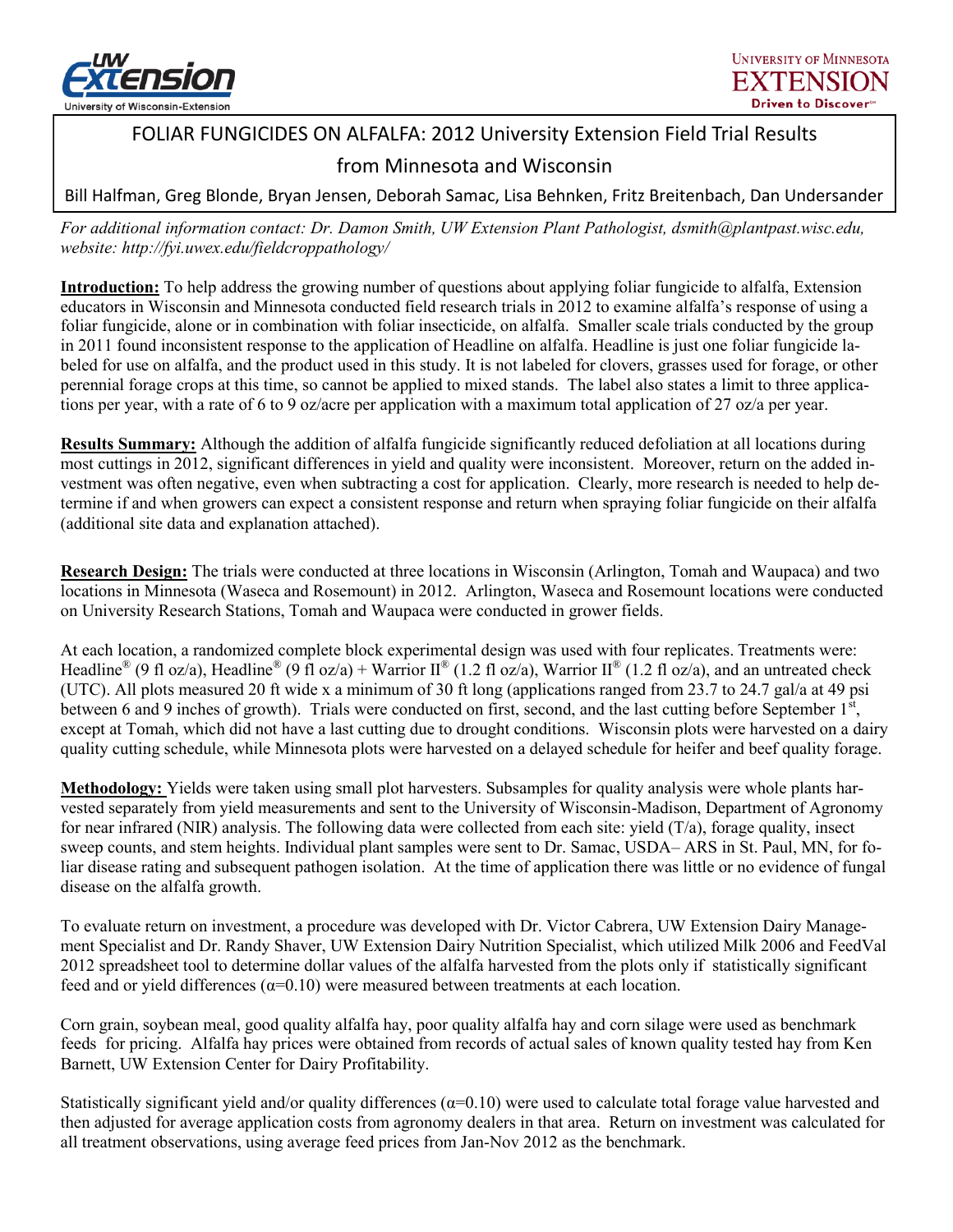Treatment costs were obtained from a survey of agronomy dealers requesting the costs of Headline® (9 fl. oz/A) and applications fees. A treatment cost of \$35/A was assigned to the Headline® treatment and included the application fee (\$8/A). It reflects the average cost of applying only the fungicide. A treatment cost of \$27 was assigned to the Headline® + Warrior® treatment. It excludes the application fee and the cost of Warrior®. This figure reflects the cost of adding Headline® to an already planned application of Warrior®. Return on investment ranged from -\$104 per acre to \$93.91 per acre.



#### **First Cutting Results**

**Figure** 1. First cutting percent defoliation and dry matter tons per acre yield data. Numbers above bars are the difference in percent for defoliation between treatments, and tons of dry matter per acre for yield. ns=not significantly different. (A) Defoliation untreated control –vs- Headline treatment. (B) Defoliation Warrior II –vs- Warrior II + Headline treatment. (C) Dry matter yield untreated check -vs- Headline treatment. (D) Dry matter yield Warrior II –vs- Warrior II + Headline treatment.

|                    | <b>Arlington</b> |                 | <b>Waseca</b> |                 | <b>Waupaca</b> |                 | Tomah |                 | <b>Rosemount</b> |                 |
|--------------------|------------------|-----------------|---------------|-----------------|----------------|-----------------|-------|-----------------|------------------|-----------------|
|                    | %CP              | NE <sub>1</sub> | %CP           | NE <sub>1</sub> | %CP            | NE <sub>1</sub> | %CP   | NE <sub>1</sub> | %CP              | NE <sub>1</sub> |
| UTC                | 26.5             | 0.73            | 19.3          | 0.65            | 24.7           | 0.72            | 22.8  | 0.70            | 17.8             | 0.66            |
| Headline           | 26.1             | 0.72            | 19.5          | 0.66            | 24.6           | 0.72            | 22.6  | 0.70            | 19.2             | 0.67            |
| difference         | $-0.4$           | $-0.01$ 0.2     |               | 0.01            | nsd            | nsd             | nsd   | nsd             | 0.4              | 0.01            |
|                    |                  |                 |               |                 |                |                 |       |                 |                  |                 |
| Insecticide        | 26.0             | 0.71            | 20.9          | 0.67            | 24.8           | 0.72            | 22.7  | 0.74            | 17.5             | 0.67            |
| $\ln s$ + Hd $\ln$ | 25.9             | 0.71            | 18.2          | 0.65            | 24.5           | 0.72            | 22.6  | 0.74            | 18.6             | 0.70            |
| difference         | nsd              | nsd             | $-2.7$        | $-0.02$ nsd     |                | nsd             | nsd   | nsd             | 1.1              | 0.03            |

**Table 1.** First cutting forage quality. %CP is percent crude protein. NEL is Net Energy for Lactation, presented as MCal per pound of dry matter, UW Milk 2006. nsd is no significant difference.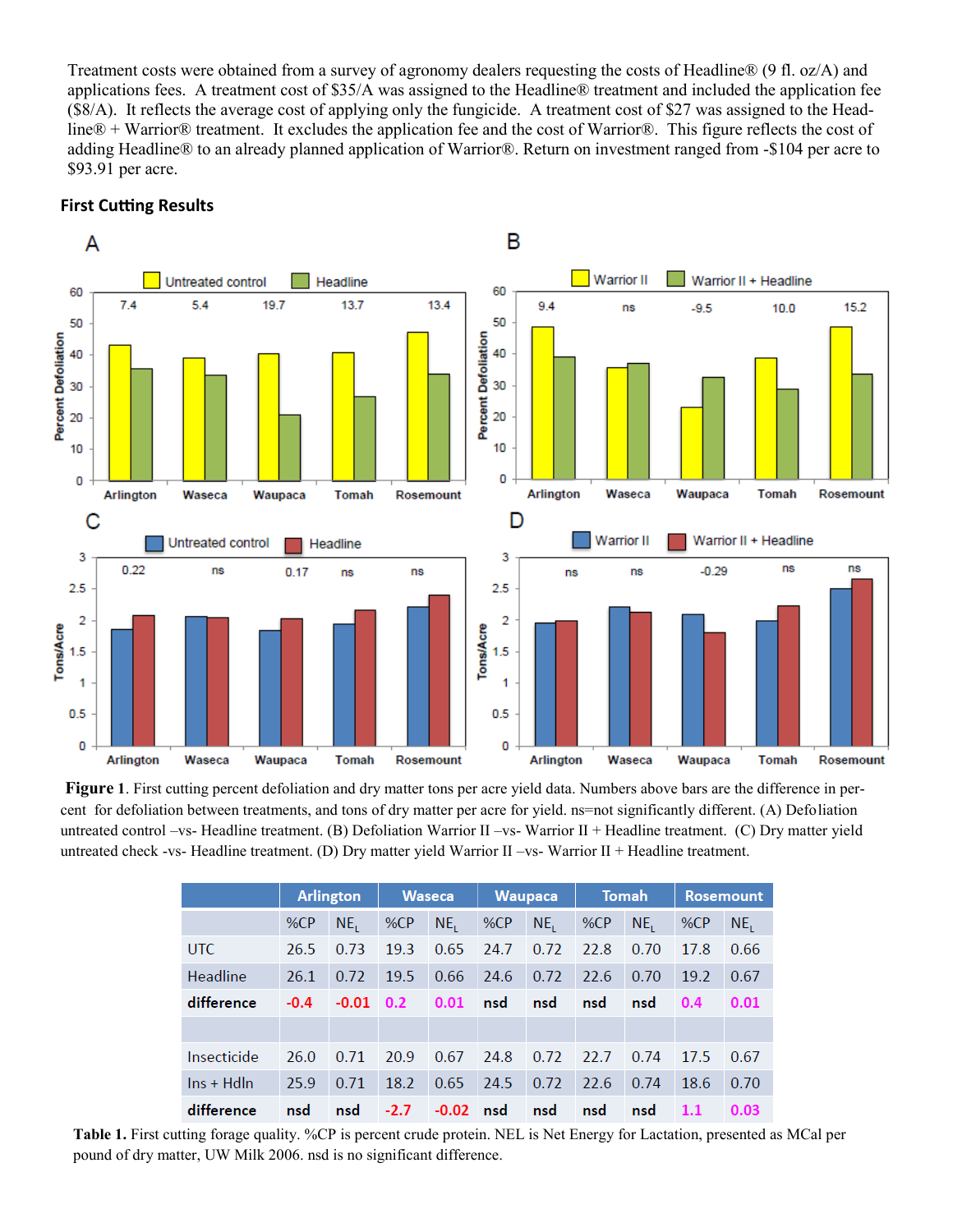#### **Second Cutting Results**



**Figure 2**. Second cutting percent defoliation and dry matter tons per acre yield data. Numbers above bars are the difference in percent for defoliation between treatments, and tons of dry matter per acre for yield. ns=not significantly different. (A) Defoliation untreated control –vs- Headline treatment. (B) Defoliation Warrior II –vs- Warrior II + Headline treatment. (C) Dry matter yield untreated check -vs- Headline treatment. (D) Dry matter yield Warrior II –vs- Warrior II + Headline treatment.

|                    |      | <b>Arlington</b> |        | <b>Waseca</b>   |      | <b>Waupaca</b>  | <b>Tomah</b> |                 | <b>Rosemount</b> |                 |
|--------------------|------|------------------|--------|-----------------|------|-----------------|--------------|-----------------|------------------|-----------------|
|                    | %CP  | NE <sub>1</sub>  | %CP    | NE <sub>1</sub> | %CP  | NE <sub>1</sub> | %CP          | NE <sub>1</sub> | %CP              | NE <sub>1</sub> |
| <b>UTC</b>         | 27.3 | 0.67             | 22.1   | 0.65            | 24.1 | 0.66            | 25.0         | 0.70            | 23.9             | 0.68            |
| Headline           | 27.4 | 0.67             | 21.6   | 0.66            | 24.7 | 0.66            | 24.5         | 0.70            | 24.7             | 0.67            |
| difference         | nsd  | nsd              | $-0.5$ | 0.01            | nsd  | nsd             | nsd          | nsd             | 0.8              | $-0.01$         |
|                    |      |                  |        |                 |      |                 |              |                 |                  |                 |
| Insecticide        | 27.0 | 0.71             | 21.9   | 0.65            | 24.2 | 0.66            | 24.7         | 0.70            | 25.1             | 0.66            |
| $\ln s$ + Hd $\ln$ | 26.8 | 0.71             | 22.5   | 0.66            | 24.3 | 0.66            | 24.9         | 0.70            | 25.6             | 0.67            |
| difference         | nsd  | nsd              | 0.6    | nsd             | nsd  | nsd             | nsd          | nsd             | 0.5              | 0.01            |

Table 2. Second cutting forage quality. %CP is percent crude protein. NE<sub>L</sub> is Net Energy for Lactation, presented as MCal per pound of dry matter, UW Milk 2006. nsd is no significant difference.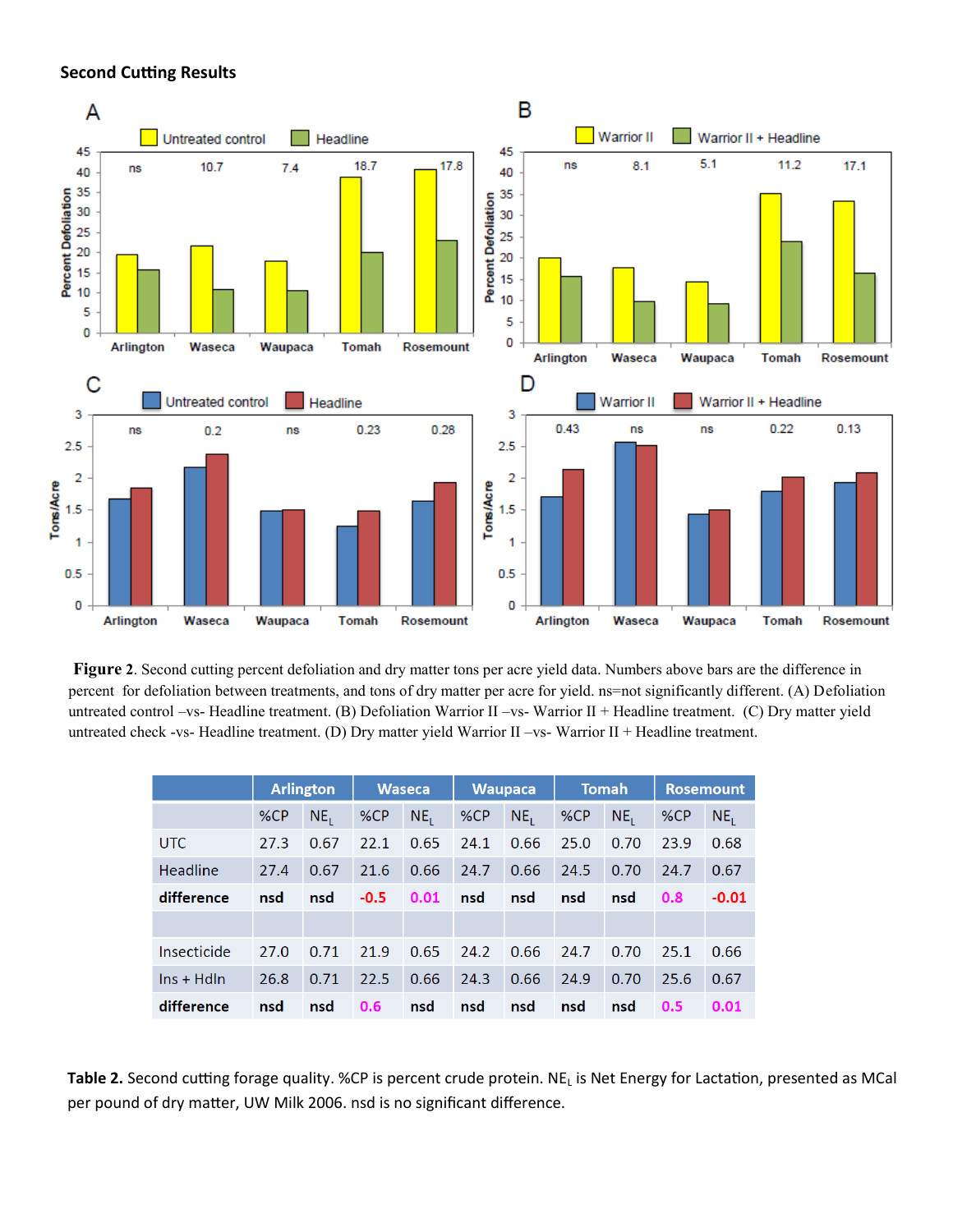### **Fourth Cutting Results**



**Figure 3**. Fourth cutting percent defoliation and dry matter tons per acre yield data. Numbers above bars are the difference in percent for defoliation between treatments, and tons of dry matter per acre for yield. ns=not significantly different. (A) Defoliation untreated control –vs- Headline treatment. (B) Defoliation Warrior II –vs- Warrior II + Headline treatment. (C) Dry matter yield untreated check -vs- Headline treatment. (D) Dry matter yield Warrior II –vs- Warrior II + Headline treatment.

|                    |      | <b>Arlington</b> |        | <b>Waseca</b>   |      | <b>Waupaca</b>  |     | <b>Tomah</b>    |        | <b>Rosemount</b> |  |
|--------------------|------|------------------|--------|-----------------|------|-----------------|-----|-----------------|--------|------------------|--|
|                    | %CP  | NE <sub>1</sub>  | %CP    | NE <sub>1</sub> | %CP  | NE <sub>1</sub> | %CP | NE <sub>1</sub> | %CP    | NE <sub>1</sub>  |  |
| <b>UTC</b>         | 26.8 | 0.68             | 24.2   | 0.72            | 27.7 | 0.69            |     |                 | 23.5   | 0.73             |  |
| Headline           | 27.8 | 0.68             | 23.3   | 0.71            | 27.9 | 0.69            |     |                 | 23.7   | 0.71             |  |
| difference         | nsd  | nsd              | $-0.9$ | $-0.01$         | nsd  | nsd             |     |                 | nsd    | $-0.02$          |  |
|                    |      |                  |        |                 |      |                 |     |                 |        |                  |  |
| Insecticide        | 27.4 | 0.71             | 23.0   | 0.70            | 27.9 | 0.69            |     |                 | 24.9   | 0.72             |  |
| $\ln s$ + Hd $\ln$ | 27.0 | 0.71             | 22.9   | 0.70            | 27.6 | 0.69            |     |                 | 24.3   | 0.74             |  |
| difference         | nsd  | nsd              | nsd    | nsd             | nsd  | nsd             |     |                 | $-0.6$ | 0.02             |  |

**Table 3.** Fourth cutting forage quality. %CP is percent crude protein. NE<sub>L</sub> is Net Energy for Lactation, presented as MCal per pound of dry matter, UW Milk 2006. nsd is no significant difference.